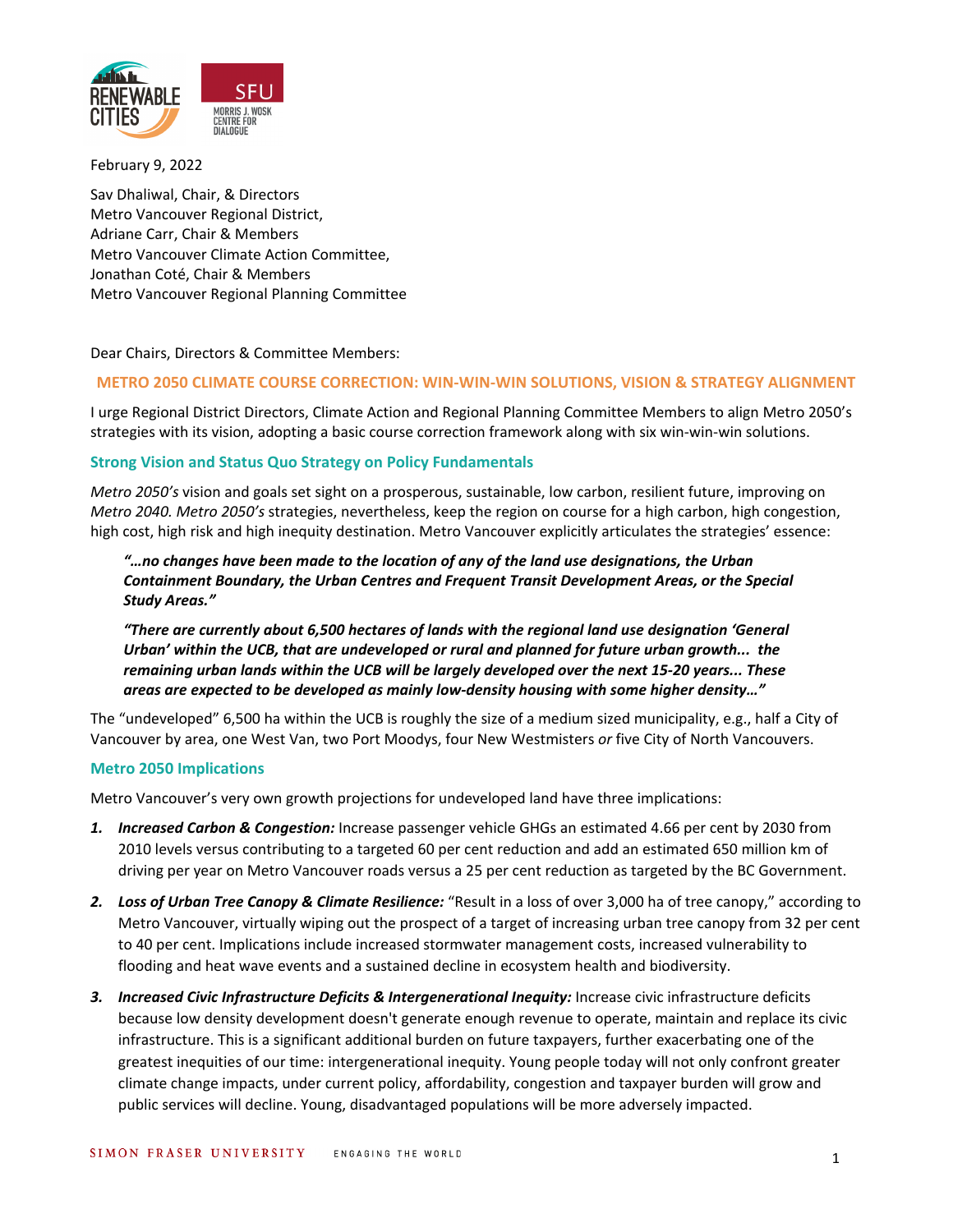| 2030 Driving          | 2040 Driving          | 2030 GHGs            | <b>2040 GHGs</b>     | <b>2030 Tree Canopy</b>                           | <b>2040 Tree Canopy</b> |
|-----------------------|-----------------------|----------------------|----------------------|---------------------------------------------------|-------------------------|
| 650 million km        | one billion km        | $4.66\%$ passenger   | 5.25% passenger      | 5% urban tree canopy loss 10% tree canopy loss in |                         |
| additional driving in | additional driving in | vehicle GHG increase | vehicle GHG increase | in Urban Containment                              | Urban Containment       |
| Metro annually        | Metro annually        | annually             | annually             | Boundary                                          | Boundary                |

## **Course Correction Framework & Six Big Moves**

Metro Vancouver Directors are urged to adopt the following basic framework to steward a course correction:

- 1. Quantify the contribution of Metro 2050 strategies to key targets in Metro 2050 and Climate 2050
- 2. Annual monitoring, reporting and continuous improvement to strengthen alignment between goals and strategies and align Metro 2050 with other key Metro Vancouver policy priorities.
- 3. Enhance Metro 2050 with stronger support for Win-Win-Win strategies.

Metro's climate agenda is built on *big moves*. None yet exist on land use. Here are six. Each and every municipality, your residents, businesses and taxpayers and the region would benefit environmentally, socially and economically.

- 1. Transit Hub Housing & Commercial
- 2. SkyTrain Connected Freight Consolidation Centres & Zero Emission Courier Vehicles
- 3. Industrial Land Protection & Intensification
- 4. General Urban Resiliency & Gentle Intensification
- 5. Connecting Big Urban Centres Frequent Transit Corridor Focused Growth
- 6. Greenspace Protection

#### **Fairness & Governance Conundrums & High-Benefit, Low-Cost Course Correction**

Some municipalities may deem some of these win-win-win solutions as unfair because the historical norm has been to incrementally extend the urban containment boundary, even if other municipalities are adversely impacted by increased congestion and reduced transit revenue. These have been deemed the costs of development. It is a bit unfair to change the rules. However, today, we have evidence that the costs far outweigh the benefits. Municipalities are growing their infrastructure deficits. Congestion costs the region socially and economically billions annually. Municipal decisions have inadvertently contributed to the largest and fastest growing GHG sources. The impact of singular climate change events to single communities can be billion-dollar catastrophic losses. This, too, is unfair. Fortunately, the course correction is a long-term win-win-win for all municipalities.

Many elected officials and staff have conscientiously invested immense energy to update the Regional Growth Strategy, acknowledging shifting priorities and meeting the expectations necessary for adoption. The threshold for RGS adoption––unanimity––makes it immensely challenging to steward the course corrections needed to reach our shared vision and goals. Only elected officials can drive this course correction.

I am carbon copying key provincial ministers as Metro Vancouver is a flagship jurisdiction and comprises half of B.C.'s population. *Metro 2050* has huge implications for contributing to provincial CleanBC, affordability and transportation policies and targets and advancing market transformation across B.C., Canada and North America.

Respectfully,

Alex Boston Executive Director, Renewable Cities Fellow, Morris J. Wosk Centre for Dialogue

Encl. Briefing: Metro 2050 Climate Course Correction: Win-Win-Win Solutions, Vision & Strategy Alignment

c.c. Honourable Rob Flemming, Minister of Transportation & Infrastructure Honourable George Heyman, Minister of Environment & Climate Change Strategy & TransLink Honourable Bowinn Ma, Minister of State for Infrastructure Honourable Jose Osborne, Minister of Municipal Affairs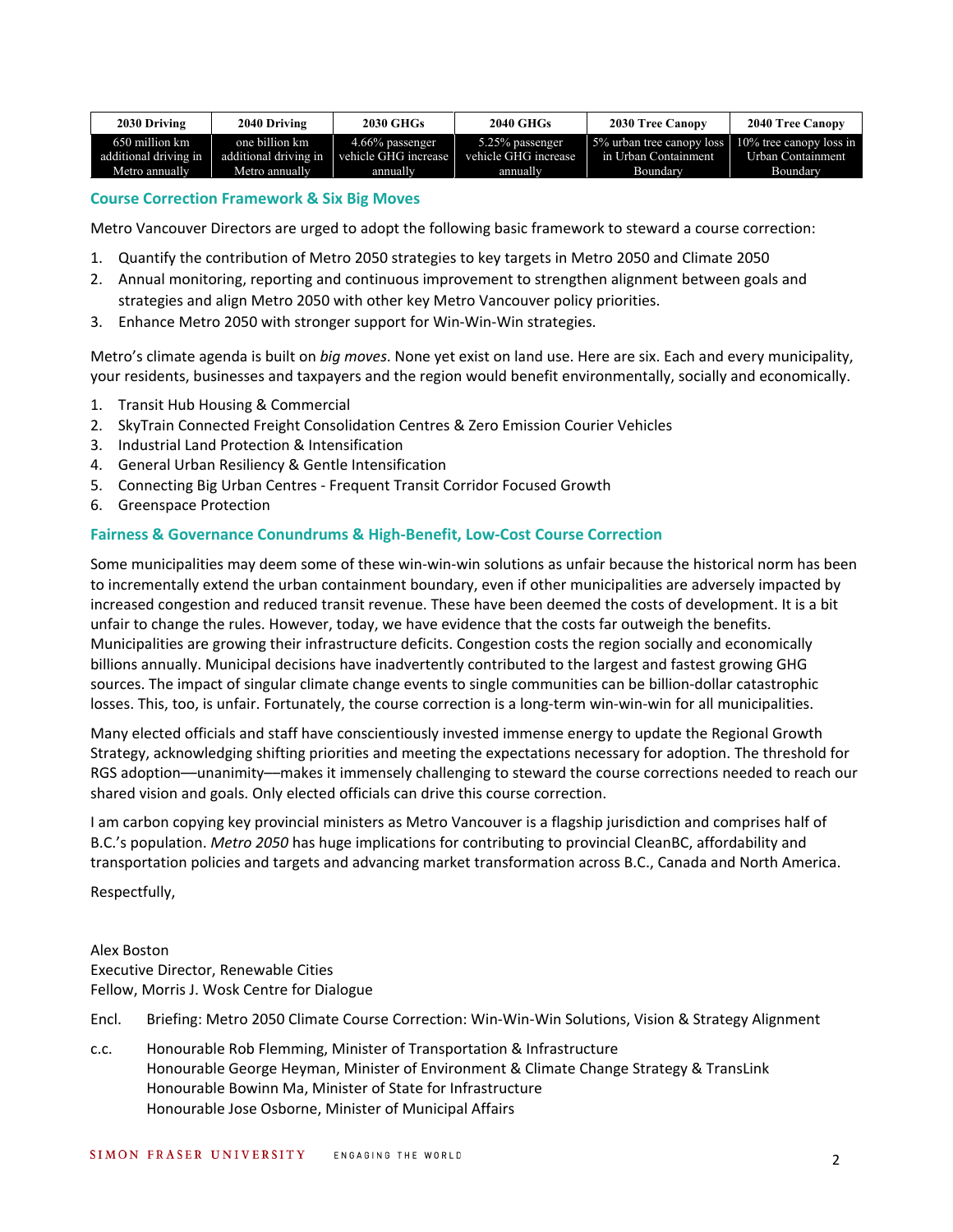

# **METRO 2050 CLIMATE COURSE CORRECTION: WIN-WIN-WIN SOLUTIONS VISION & STRATEGY ALIGNMENT**

<span id="page-2-1"></span><span id="page-2-0"></span>*Metro 2050's* vision and goals set sight on a prosperous, sustainable, low carbon, resilient future, improving on *Metro 2040. Metro 2050's* strategies, nevertheless, keep the region on course for a high carbon, high congestion, high cost, high risk and high inequity destination. Metro Vancouver explicitly articulates the strategies' essence:

*"…no changes have been made to the location of any of the land use designations, the Urban Containment Boundary, the Urban Centres and Frequent Transit Development Areas, or the Special Study Areas."* **[i](#page-2-0)**

*"There are currently about 6,500 hectares of lands with the regional land use designation 'General Urban' within the UCB, that are undeveloped or rural and planned for future urban growth... the remaining urban lands within the UCB will be largely developed over the next 15-20 years... These areas are expected to be developed as mainly low-density housing with some higher density…"[ii](#page-2-1)*

<span id="page-2-4"></span><span id="page-2-3"></span><span id="page-2-2"></span>When the IPCC underscores that land use planning is the most important local government focus, it is fundamentally about these policies that are consistent between Metro 2040 and Metro 2050. These are the policies that essentially determine the carbon intensity of an urban region, its resilience to climate change impacts and the co-benefits to affordability, congestion management, urban tree canopy, stormwater management costs, equity, civic infrastructure deficits public health and the economy.

There are, nevertheless win-win-win strategies for each and every municipality. Their residents, businesses and taxpayers and the region would benefit environmentally, socially and economically. Some are net money makers.

Many regional district and municipal elected officials and staff have conscientiously invested immense energy to update the Regional Growth Strategy, acknowledging shifting priorities and meeting the expectations necessary for adoption. Ironically, they have succeeded. The threshold for Regional Growth Strategy adoption – unanimity – makes it immensely challenging to steward the course corrections needed to reach our shared vision, goals and targets. Only elected officials can drive this course correction. Fortunately, this new direction offers greater prosperity, including lower congestion and higher industrial and employment land outcomes and the lowest cost solutions to some of our highest priorities.

## **Metro 2050 Fundamentals Consistent with Metro 2040**

<span id="page-2-5"></span>Metro 2050 has stronger aspirational commitments than Metro 2040 on GHG reductions, climate resilience, urban tree canopy, affordable housing and Indigenous relations. There are some new targets, e.g., urban forest canopy expansion from 32 per cent to 40 per cent by 2050 and 15 per cent of new housing in Urban Centres is affordable rental. The emphasis of these enhancements, nevertheless, is *encouraging* and *promoting.* As such, the likelihood of meeting these important priorities and target is highly uncertain.

<span id="page-2-7"></span><span id="page-2-6"></span>Fundamentally, moreover, a Regional Growth Strategy is a land use plan. The Metro Vancouver staff report on Metro 2050 concludes the overarching land use framework is the same as Metro 2040.

*"The same parcel-based map data from Metro 2040 has been used to create the Metro 2050 maps meaning no changes have been made to the location of any of the land use designations, the Urban Containment Boundary, the Urban Centres and Frequent Transit Development Areas, or the Special Study Areas."* [iii](#page-2-2) [emphasis added for clarity]

These are the unchanged policies that have inadvertently enabled land development to be a major contributor to driving the largest and fastest growing source of GHGs in Metro Vancouver.

When the IPCC underscores that land use planning is the most important focus for local government, it is fundamentally about these policies that are consistent between Metro 2040 and Metro 2050. These are the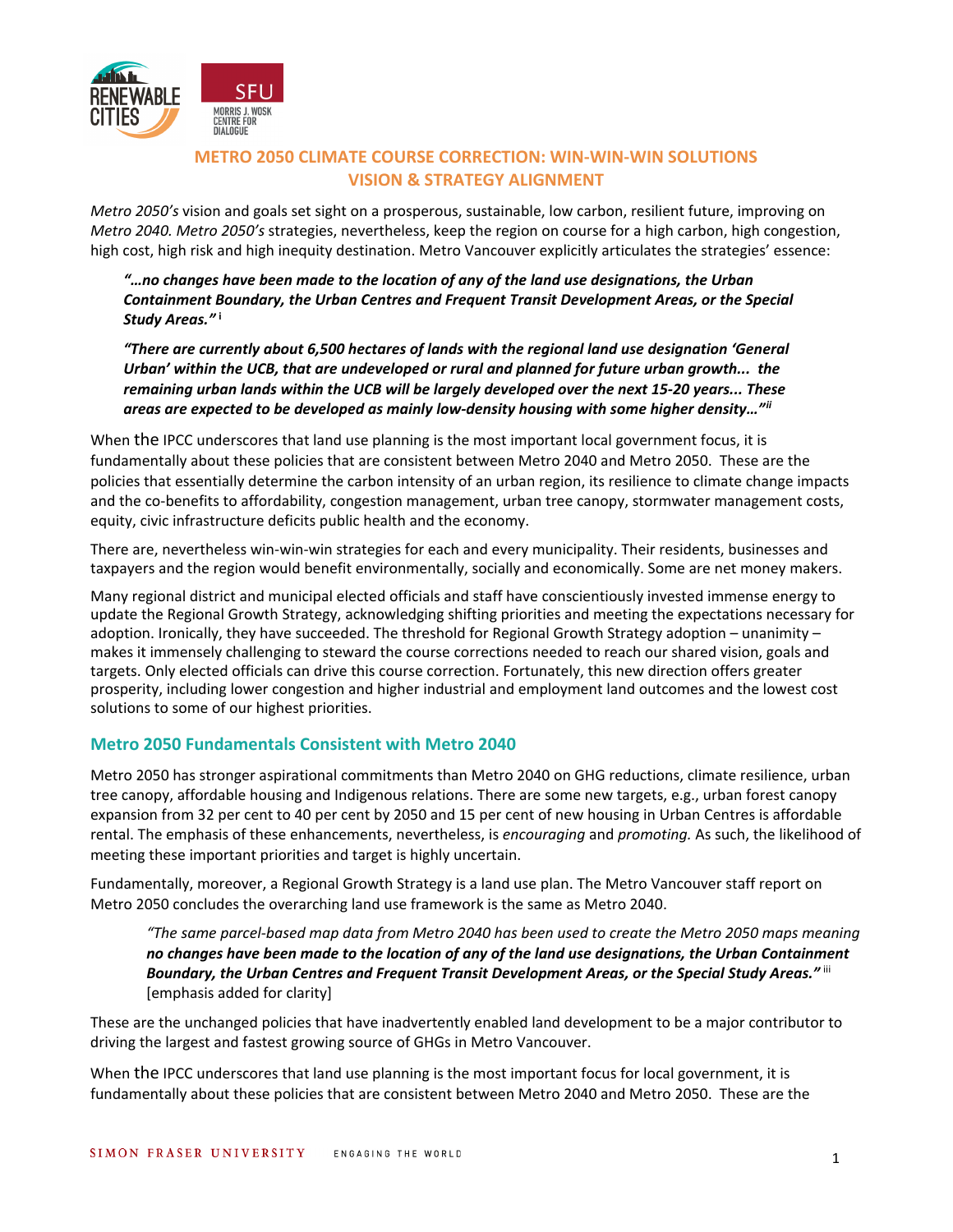policies that essentially determine the carbon intensity of an urban region, its resilience to climate change impacts and the co-benefits to affordability, congestion management, urban tree canopy, stormwater management costs, equity, civic infrastructure deficits public health and the economy.

While there are some positive thrusts in these land use designations with *potential* to push the region forward on many of its aspirational commitments, notably *Urban Centres* and *Frequent Transit Development Areas* (the latter requiring stronger criteria but overall very positive), there are currently even more powerful thrusts pushing the region backwards on its targets, notably the undeveloped lands within the *Urban Containment Boundary* and *Special Study Areas*, and inadequate policy emphasis on the region's single largest geography: *General Urban.*

Metro 2040, it should be appreciated, also had commitments to reduce GHGs and increase rental housing and affordability. Metro Vancouver is certainly not solely responsible for not delivering on these commitments. Every level of government has some responsibility: municipal, regional, provincial and federal, and there are diverse social and economic forces at play that frustrate progress on these commitments but it is not impossible to deliver on them and local government authority and opportunity for action is immense. Some key opportunities for progress are outlined in the *Six Big Moves,* below.

# **Metro Vancouver Land Use Projections: Evidence We Are Likely to Fall Short**

Excellent Metro Vancouver analysis recently completed on urban tree canopy and impervious surfaces made the following projections regarding land use based on the designations in Metro 2040 now proposed for Metro 2050:

## *"There are currently about 6,500 hectares of lands with the regional land use designation 'General Urban' within the UCB, that are undeveloped or rural and planned for future urban growth...*

*It is assumed that the remaining urban lands within the UCB will be largely developed over the next 15- 20 years…*

### *These areas are expected to be developed as mainly low-density housing with some higher density areas but the relative proportions of housing types is unknown."[iv](#page-2-3)* [emphasis added for clarity]

The "undeveloped" 6,500 ha within the UCB is equivalent to 65 km<sup>2</sup>, roughly the size of a medium sized Metro municipality, e.g., half a City of Vancouver by area, one West Van, two Port Moodys, four New Westmisters or five City of North Vancouvers.

| 2040<br><b>Population</b>                | 2040<br>Households                    | 2030 Driving<br>Vehicle<br><b>KMs/Year</b> | 2040 Driving<br>Vehicle<br><b>KMs/Year</b>                                                 | 2030 Tonnes<br>Transportation<br><b>GHGs/Year</b>   | 2040 Tonnes<br>Transportation<br><b>GHGs/Year</b>   | 2030 Hectares<br><b>Urban Tree</b><br><b>Canopy Loss</b> | 2040 Hectares<br><b>Urban Tree</b><br>Canopy Loss                                      |
|------------------------------------------|---------------------------------------|--------------------------------------------|--------------------------------------------------------------------------------------------|-----------------------------------------------------|-----------------------------------------------------|----------------------------------------------------------|----------------------------------------------------------------------------------------|
| 150,000                                  | 65,000                                | 650,000,000                                | 1,040,000,000                                                                              | 205,000                                             | 230,000                                             | 1.500                                                    | 3.000                                                                                  |
| $15\%$ of MV<br>total growth<br>estimate | 14% of MV<br>total growth<br>estimate | 650 million km                             | billion km<br>additional driving additional driving<br>in Metro annually in Metro annually | 4.66% passenger<br>vehicle GHG<br>increase annually | 5.25% passenger<br>vehicle GHG<br>increase annually | loss in Urban<br>Containment<br>Boundary                 | 5% tree can opy $\sqrt{10\%}$ tree can opy<br>loss in Urban<br>Containment<br>Boundary |

*Buildout of undeveloped lands within urban containment boundary and implications to GHGs, transportation activity and urban tree canopy loss based on conservative extrapolations of similar locations and neighbourhood types and Metro Vancouver analysis. If this growth was re-allocated to an Urban Centre or high-quality frequent transit corridor, vehicle kms travelled and GHG tonnes could be reduced by two-thirds or even play a role in driving net reductions in GHGs and driving kms and increases in urban tree canopy growth. See references for assumptions. [v](#page-2-4)*

## **Metro Vancouver's growth projections for undeveloped land in the Urban Containment Boundary, consistent across Metro 2040 and Metro 2050, have three implications:**

*1. Increased Carbon & Congestion:* Location, location, location: the single biggest determinant of a household's contribution to carbon and congestion is proximity to major employment hub. Because these undeveloped areas are far from jobs and good transit, developing these lands will put significant upwards pressure on carbon and congestion in the region. In the nine years between 2010 and 2019, Metro Vancouver's GHG emissions dropped by 1 per cent, leaving us with eight years to close the rest of the gap to the 45 per cent reduction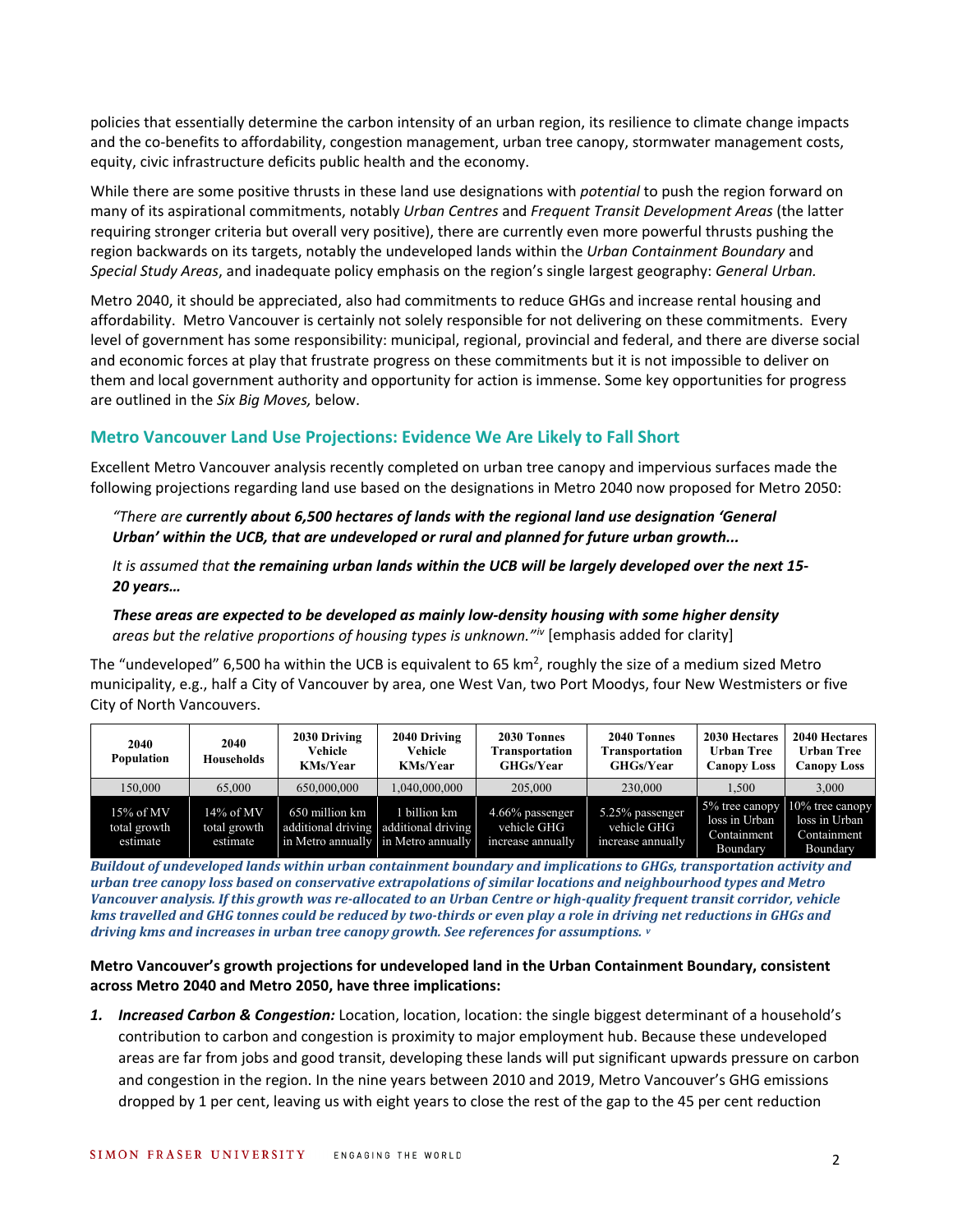target. **Metro Vancouver's projected development in the undeveloped will increase passenger vehicle GHGs an estimated 4.66 per cent by 2030 from 2010 levels versus contributing to a targeted 60 per cent reduction. The auto-oriented urban form will put an additional estimated 650 million km of driving per year on Metro Vancouver roads by this time horizon versus reducing regional driving by 25 per cent, as targeted by the BC Government.** By 2040, at full build out, an estimated one billion km in additional driving will be added to roads with a 5.25 per cent increase in passenger vehicle GHGs.

- *2. Loss of Urban Tree Canopy & Climate Resilience:* Metro Vancouver's Regional Tree Canopy study projects that this development "would result in a loss of over 3,000 ha of tree canopy," virtually wiping out the prospect of meeting Metro 2050's target of increasing urban tree canopy from 32 per cent to 40 per cent by 2050. Any stepped-up urban forest policy elsewhere in the region would be hugely challenged to compensate for this immense loss, not only in hectares but also in carbon and ecosystem value (3,000 ha is roughly equivalent in area to all of Port Moody or two New Westminsters.) Largely due to greenfield development followed by trends within existing developed areas, **"the tree canopy cover within the UCB is projected to decrease from 32 per cent to 28 per cent by 2040," according to the Metro Vancouver study.** Consistent with this report, the loss of urban tree canopy would be eclipsed by the loss of impervious surfaces. **The implications for Metro Vancouver due to forest canopy and impervious surface loss are increased stormwater management costs, increased vulnerability to flooding and heat wave events, and a sustained decline in ecosystem health and biodiversity.**
- *3. Increased Civic Infrastructure Deficits & Intergenerational Inequity:* Because low density development doesn't generate enough revenue in property taxes and utility fees to operate, maintain and replace its civic infrastructure (e.g., water, road, stormwater, sewage), let alone its share of other municipal services (e.g., library, emergency...), **these areas "to be developed as mainly low-density housing" will increase municipal civic infrastructure deficits.** BC Ministry of Municipal Affairs has created an excellent tool (the Community Lifecycle Infrastructure Costing "CLIC" Tool) to help local governments better understand these revenues and expenditures.<sup>[vi](#page-2-5)</sup> Analysis for pilot communities should not be transposed precisely across local governments due some unique variables. These pilot communities do, nevertheless, provide useful order of magnitude insights.



*Pilot Studies of Annualized Infrastructure Costs & Revenues by Neighbourhood Type (BC Ministry of Municipal Affairs) [vii](#page-2-6)*

**Low density urban form is a significant burden on future taxpayers, further exacerbating one of the greatest inequities of our time: intergenerational inequity. Young people today will not only confront greater climate change impacts, under current policy, affordability, congestion and taxpayer burden will grow and public services will eventually have to decline. Young, disadvantaged populations will be more adversely impacted.**

## **THE BEST DEAL IN TOWN: SUSTAINABLE LAND USE COURSE CORRECTION**

As discussed in an earlier brief to Metro Vancouver Directors and committee members, sustainable land use is *the*  lowest cost climate action strategy. As the OECD and the Global Commission on Climate and Economy have underscored, sustainable land use (i.e. focusing mixed use growth in centres and along corridors supported by transit, the general Metro Vancouver 2050 vision but unfortunately not the strategy) is a money maker for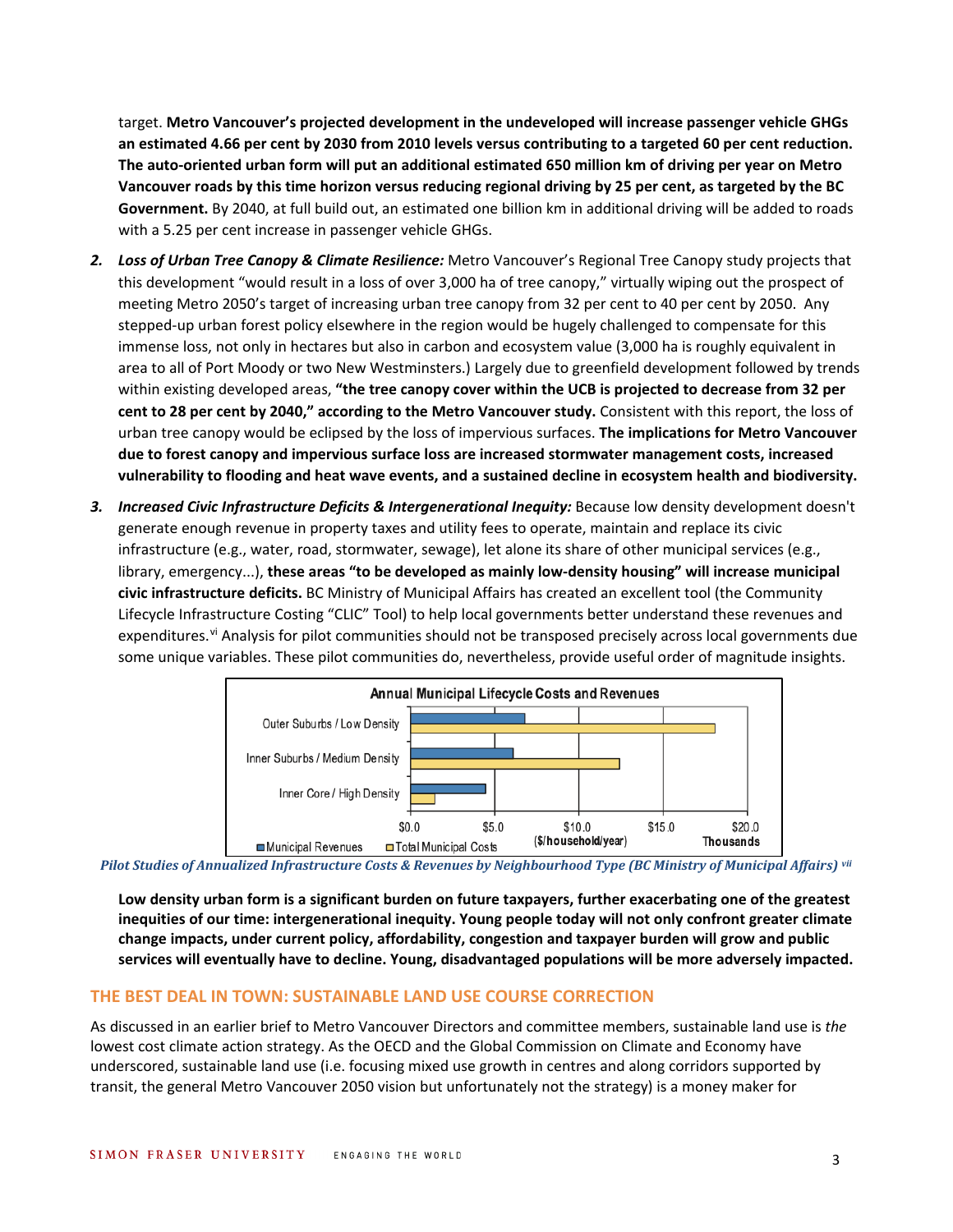communities. Other widely recognized benefits include improved health (hence, also reduced Provincial costs), potential to secure affordable housing and more land available to support economic growth.

Shifts in Metro 2050 have the potential to support member municipalities in prioritizing sustainable land development patterns at a time when effective action on climate and other regional crises is urgent.

## **Making Metro 2050 Matter: Cornerstone Climate Actions to MV on RGS**

Building on Metro 2040, the bones of Metro 2050 are strong, with a vision of dense, mixed-use and interconnected urban centres that incorporate affordable housing combined with protection of green lands. As noted above, the challenge is that supporting policies are not likely to be enough to achieve the vision. Three enhancements are recommended:

- *1. Quantify the contribution of Metro 2050 strategies to key targets in Metro 2050 and Metro Vancouver's Climate 2050 and Clean Air Plan.*
	- *Climate 2050 targets:* land use contributions to regional GHG emissions from transportation (-40 per cent (- 65 per cent in passenger vehicles and 135 per cent in commercial vehicles)), shifts in building stock due to expected land use patterns, and terrestrial carbon storage.
	- *Vehicle driving:* Vehicle kilometres travelled, a key determinant of congestion and carbon emissions, and a provincially relevant target.
	- *Other Metro 2050 Targets:* 15 per cent of new affordable rental housing in housing development in urban centres and 40 per cent urban forest canopy by 2050.

Note: Metro Vancouver is a leader in North America in data collection for energy and emission-related activity. Quantifying land use contributions to these targets, and/or gaps, based on strategies, is reasonable and would further demonstrate our leadership.

- 2. Annual monitoring, reporting and continuous improvement to strengthen alignment between goals and strategies, and align Metro 2050 with other key Metro Vancouver policy priorities, notably Climate 2050 and Clean Air Plan targets. Metro Vancouver's performance dashboard and reports provide an excellent starting point but should highlight key metrics like regional GHG emissions.
	- Direct, clear reporting to update elected officials and staff in Metro Vancouver and across the federation on progress towards targets and progress on implementation of policies and actions is an opportunity for the region and member municipalities to learn quickly from experience and implement world-class innovations in land use management to close gaps.
- 3. *Enhance Metro 2050 with stronger support for Win-Win-Win strategies:* sustainable land use is already encouraged in Metro 2050. The recommendation is for member municipalities to strengthen policy support for this low- to no-cost strategy, with the potential for much-improved outcomes for the region's exiting and yetto-be-built communities.

## **Advancing Win-Win-Win Strategies: Six Big Moves**

There is low hanging fruit that municipalities in the region are not harvesting. This fruit is hanging on regional and local land use decisions and is best harvested through Metro 2050. Some of this fruit has fallen to the ground. We have inadvertently stepped on it, compromising the opportunity.

While Metro's climate agenda is built on *big moves*, there are no big moves on land use. The Clean Air Plan states:

*"Strong regional land-use policies are foundational to achieving the targets in the Clean Air Plan. Building compact, mixed-used communities that connect homes, jobs and recreation with walking, cycling and public transit will reduce driving emissions and will support the protection of important lands such as agricultural and industrial lands, and natural areas"*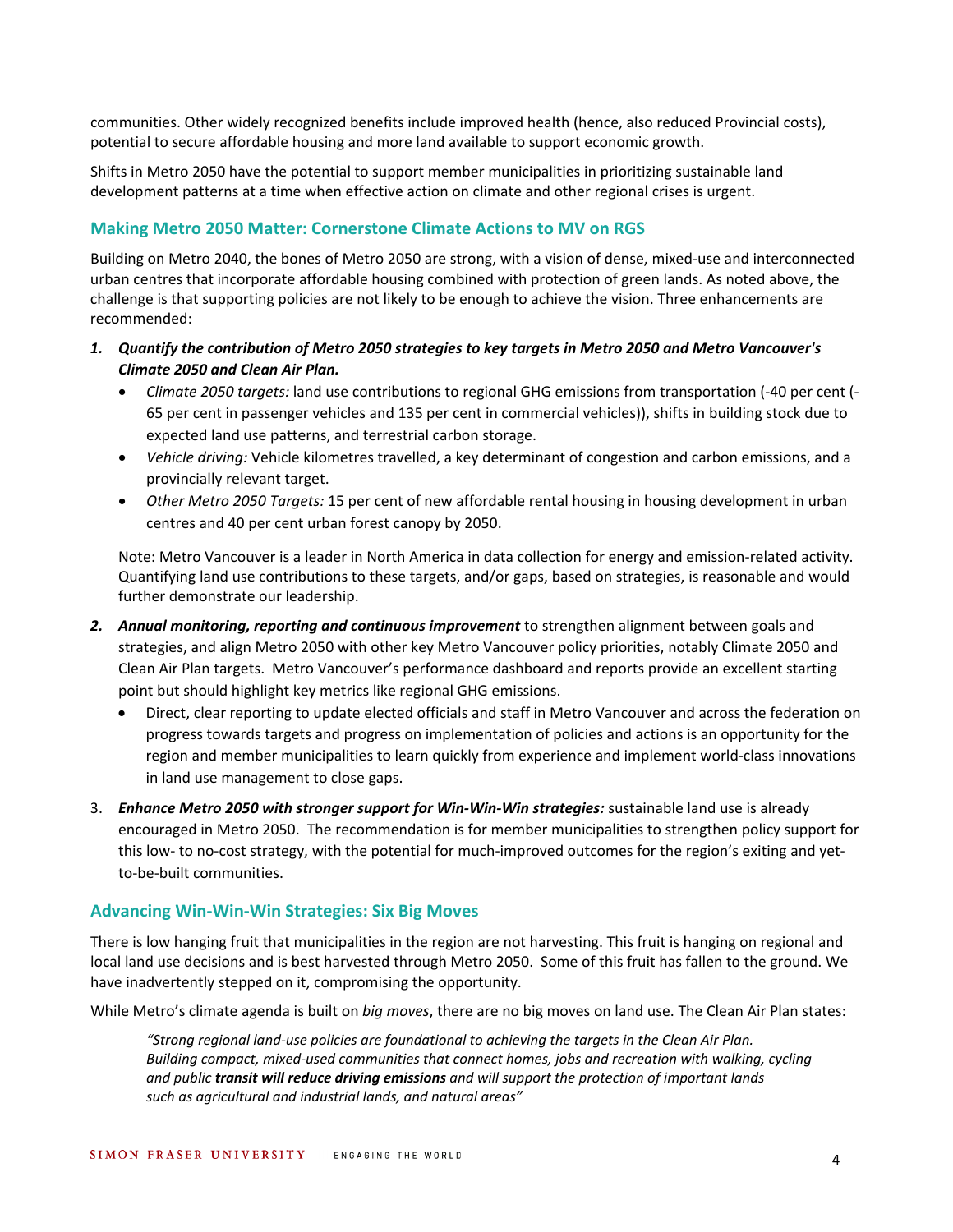While the IPCC underscores the most important arena for local governments' fight against climate change is land use due to GHG reduction potential, low cost and high co-benefits[viii](#page-2-7), **it is unclear if net GHG reductions can be attributed to Metro 2050 and almost certainly none over Metro 2040 as land use designations are unchanged.**

**The following are six win-win-win strategies.** *Each and every municipality, their residents, businesses and taxpayers, and the region would benefit environmentally, socially and economically.* **Some are net money makers, generating revenue for municipalities and TransLink. The common ground upon which to make this course correction is immense. We have the turning radius to make it!**

| Wins!                                                           | <b>Economic</b> | <b>Environmental</b> | <b>Social</b> |
|-----------------------------------------------------------------|-----------------|----------------------|---------------|
| household and business transportation spending                  |                 |                      |               |
| low to no cost affordable housing units                         | ν               |                      |               |
| civic infrastructure deficits, notably for edge municipalities  |                 | v                    |               |
| congestion                                                      |                 | V                    |               |
| upwards pressure on property taxes, utility fees, transit fares |                 |                      |               |
| industrial/mixed use employment development potential           | ν               |                      |               |
| TransLink farebox and rental revenue                            |                 | νI                   |               |
| transit, walking and cycling mode shares                        |                 | V                    |               |
| obesity from increased active travel                            |                 |                      |               |
| urban tree canopy and permeable surface area                    |                 | V                    |               |
| resilience to climate impacts: flooding, heat wave, water       | ٦J              | V                    |               |
| security                                                        |                 |                      |               |
| opportunities for seniors to age in place                       | ٦I              |                      |               |
| public care costs for seniors                                   |                 |                      |               |
| greenhouse gas emissions                                        |                 |                      |               |
| stormwater management costs                                     |                 |                      |               |

*The Big Moves*

- **1.** *Transit Hub Housing & Commercial:* Stack housing, commercial and institutional atop rapid transit stations, bus exchanges and bus depots. This is "free" underutilized land. This strategy is consistent with the RGS and aligns with OCPs. This land can generate ridership, farebox revenue and rental revenue for TransLink and deep regional GHG reductions. While affordable rental and social housing should be a primary objective, this should not preclude market housing to meet revenue priorities and accommodate the socio-economic diversity of a municipality. These transit assets should become attractive, dynamic neighbourhood hubs. This strategy can improve taxpayer return for the hundreds of millions invested in these assets. This profitable public procurement program has potential to also catalyze a prefabricated, mass timber industry in B.C. to meet domestic and international markets for net zero, sustainable construction: an immense growth industry.
- **2.** *SkyTrain Connected Freight Consolidation Centres & Zero Emission Courier Vehicles.* The region's and continent's fastest growing source of carbon is urban freight. Leading urban regions are reversing this trend. A hierarchical network of centres consolidates courier freight for pick up and drop off. In Metro Vancouver it may be possible to capitalize on our rapid transit network, using the SkyTrain network to move goods across much of the region efficiently. The RGS could prioritize the acquisition of land for consolidation centres where cargo bikes and vans pick up and drop off parcels. Metro could dramatically curb growing congestion and eliminate the fastest growing source of regional GHGs by 2030.
- **3.** *Industrial Land Protection & Intensification:* Adopt well-established Metro Vancouver and municipal recommendations to protect and intensify industrial and employment land. Hard policies should be adopted to ensure zero loss of industrial and employment land *and* zero loss of agricultural, ecologically significant land. Strengthen integration of industrial and employment into mixed use. Remove remaining barriers and provide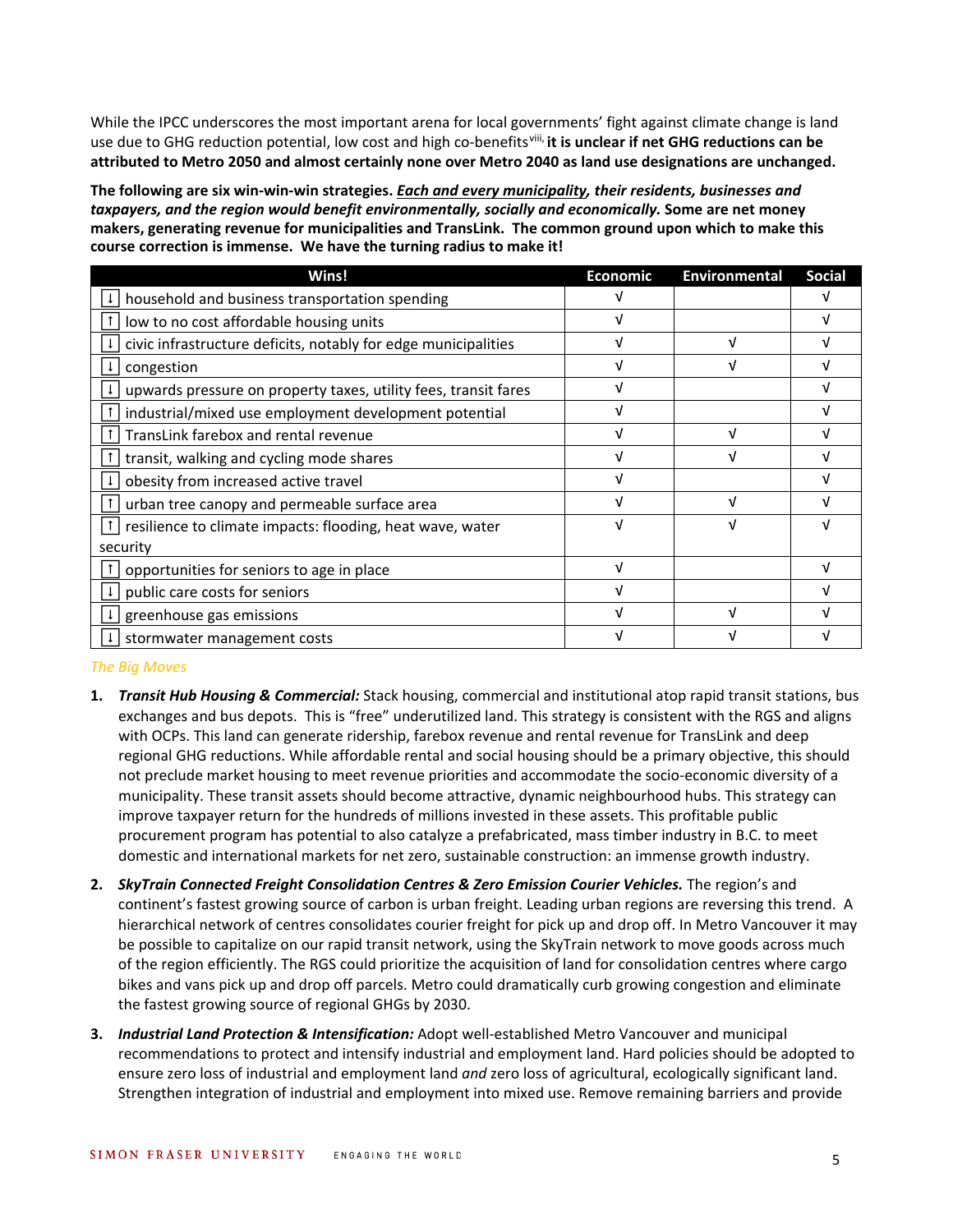incentives to build multi-storey industrial and warehouse buildings close to transportation assets for employees and goods movement, returning to the form of a century ago, catching up to other leading jurisdictions.

- **4.** *General Urban Resiliency & Gentle Intensification:* Metro 2050's policy for General Urban leaves too much flexibility and doesn't support alternatives strongly enough. Tremendous changes are taking place in singlefamily neighbourhoods: virtually all are *losing* population density, with one-to-two person households dominating. Empty nesters are a key demographic, dependent on driving and living in homes they've outgrown. While some are happy and have good incomes, many are socially isolated, challenged to take care of their homes, and unable to move to smaller, more accessible homes in their neighbourhood. By 2040, 50 per cent of all homes will be occupied by a solo resident. At the same time, missing middle housing, strip mall redevelopment and accessory dwelling innovations— senior-student homesharing, laneway homes, secondary suite management for seniors––have immense potential for reversing these problems, cutting transportation carbon and congestion and improving quality of life, safety, fiscal health and other community priorities. These solutions can and should be right-sized by neighbourhood and municipality.
- **5.** *Connecting Big Urban Centres - Frequent Transit Corridor Focused Growth:* There is immense untapped potential for focusing growth along many major transit corridors that connect key urban centres. Currently, the smallest and slowest growing geography of all land use designations is Frequent Transit Development Areas (FTDAs). If greenfield development pressure is to be reduced, considerable work is needed to promote the designation and development of FTDAs, identifying and overcoming key barriers. TransLink's Transit Service Guidelines provide a solid basis to guide density targets but are only specified for bus routes. They should be expanded to rapid bus and SkyTrain.
- **6.** *Greenspace Protection:* As noted, lightly populated, peripheral growth does not cover the costs to operate, maintain and replace its road, water, stormwater and sewage infrastructure, let alone pay its share of other municipal services. Furthermore, green areas within the Urban Containment Boundary are located on the urban edge, far from existing transit, services and employment lands. This form of growth is the region's single largest driver of passenger vehicle congestion and GHG growth. Phasing out development on farm, forest and ecologically significant land is vital for municipal fiscal sustainability, community prosperity and resilience to climate impacts. This may be the single most important big move!

Some sectors certainly need to be effectively engaged to consolidate support *and shape policy* to advance these win-win-win solutions for each and every municipality in the region, their residents, businesses and taxpayers. Solutions should consider diverse needs. Some home builders would have to shift a share of their business towards retrofits, infill and redevelopment. These solutions could involve new delivery models for some housing non-profits, e.g., managing secondary suites on behalf of seniors to provide affordable rental and address social isolation. TransLink could have multiple new roles, a partner in affordable housing and urban freight. With policy and practice innovation, the shift to more sustainable growth patterns can create opportunities for widespread winners.

Potentially, the only players that do not win—at least as much desired—are a few land holders and speculators. Beyond the loss of windfall profits, they, too, will win in multiple accounts, and most importantly so will their children! A course correction will also sustain many existing and new profitable niches in real estate development.

### *Good Densities: Good for Health, Mobility, Green Space, Private & Public Pocket Books*

A low carbon urban region is more dense but it is not necessarily characterized by towers. **Europe's densest urban region barely has a building over eight storeys:** Barcelona. Metro Barcelona is similar in size to Metro Vancouver and has similar km length of rapid transit. **While Metro Vancouver has about 20% of its population within a km of rapid transit lines, Metro Barcelona has 60%. Metro Vancouver's transit mode share is ~20%. Barcelona's is ~60%. Barcelonians walk more, are growing vs shrinking their urban tree canopy and spend less publicly and privately on transportation.** Good densities are good for public health, green space and private and public pocket books! There is, nevertheless, a role for towers. Indeed, Metro Vancouver's predilection for ultrahigh-cost rapid transit infrastructure (i.e. SkyTrain) and dominant low density urban form, almost requires towers to meet accepted standards, justifying these expenditures.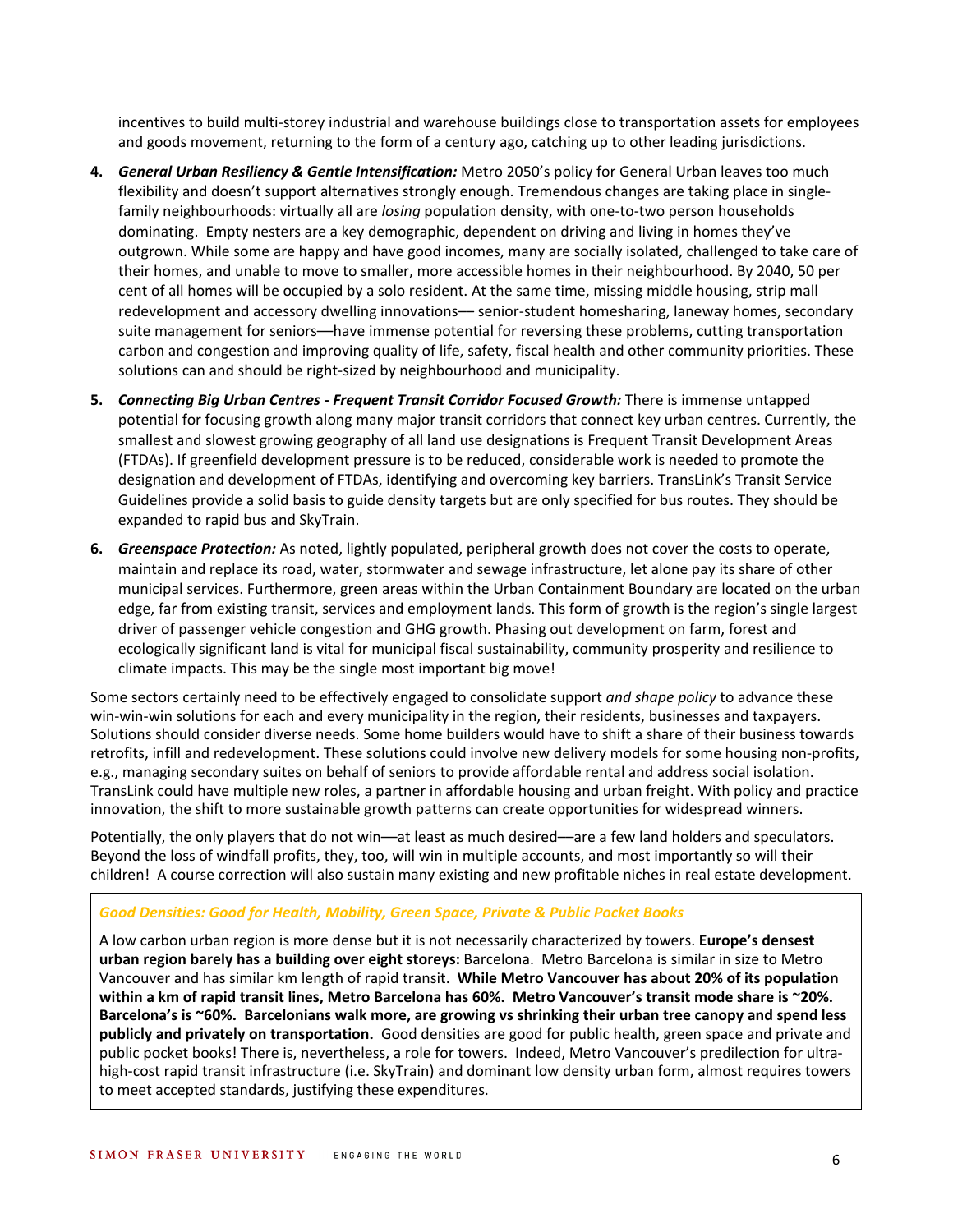## **UNFAIR – YES AND COURSE CORRECTION BENEFITS FAR OUTWEIGH COSTS**

Some municipalities may deem some of these win-win-win solutions as unfair because the long-term norm has been to incrementally develop farm, forest and environmentally sensitive land and extend the urban containment boundary as desired, even if other municipalities in the region are adversely impacted by increased congestion and reduced transit revenue. These have simply been deemed the costs of development. This is true. It is a bit unfair to change the rules. However, today, we have evidence that the costs outweigh the benefits. Municipalities are growing their long-run infrastructure deficits with this form of development. Congestion costs the region socially and economically billions. Municipal decisions––like many of society's decisions––have inadvertently contributed to the largest and fastest growing sources of GHGs. The impact of singular climate change events to single communities can be billion-dollar catastrophic losses to property, infrastructure, lives, economic sectors and ecosystem services. All this, too, is unfair. Fortunately, the course correction is a long-term win-win-win solution for all municipalities. Making course corrections does, nevertheless, require some recalibration. Elected officials, nevertheless, are the only people capable of leading these major course corrections.

## **GOVERNANCE CONUNDRUM & CLIMATE COURSE CORRECTION**

Many regional district and municipal elected officials and staff have conscientiously updated the Regional Growth Strategy, acknowledging shifting priorities and meeting the expectations necessary for adoption. They have succeeded. Metro Vancouver Regional District is functioning as designed. When Metro Vancouver was created a half century ago, these complex problems were not envisioned.

The threshold for Regional Growth Strategy adoption––unanimity––makes it immensely challenging to support the major course corrections needed to reach our shared vision, goals and targets. We are all aware of the urgent crises of affordability and climate change, and the reality of climate-related disasters having calamitous consequences to property, infrastructure, human life, economic activity and ecosystems.

Given the consequences we have witnessed to date and the trendlines we know, it is critical that member municipalities and the region lead a major course correction to realize its vision – a process that is likely to demand dialogue and creativity from all involved. This will involve challenging an institution whose very governance is inadvertently designed to set the region on a course to fail. Only elected officials can defy this current predisposition and drive this course correction.

Fortunately, this new direction also offers greater prosperity, including lower congestion and higher industrial and employment land outcomes and the lowest cost solutions to some of our highest priorities. Now is the time to reach for our goals, before they become impossible to reach.